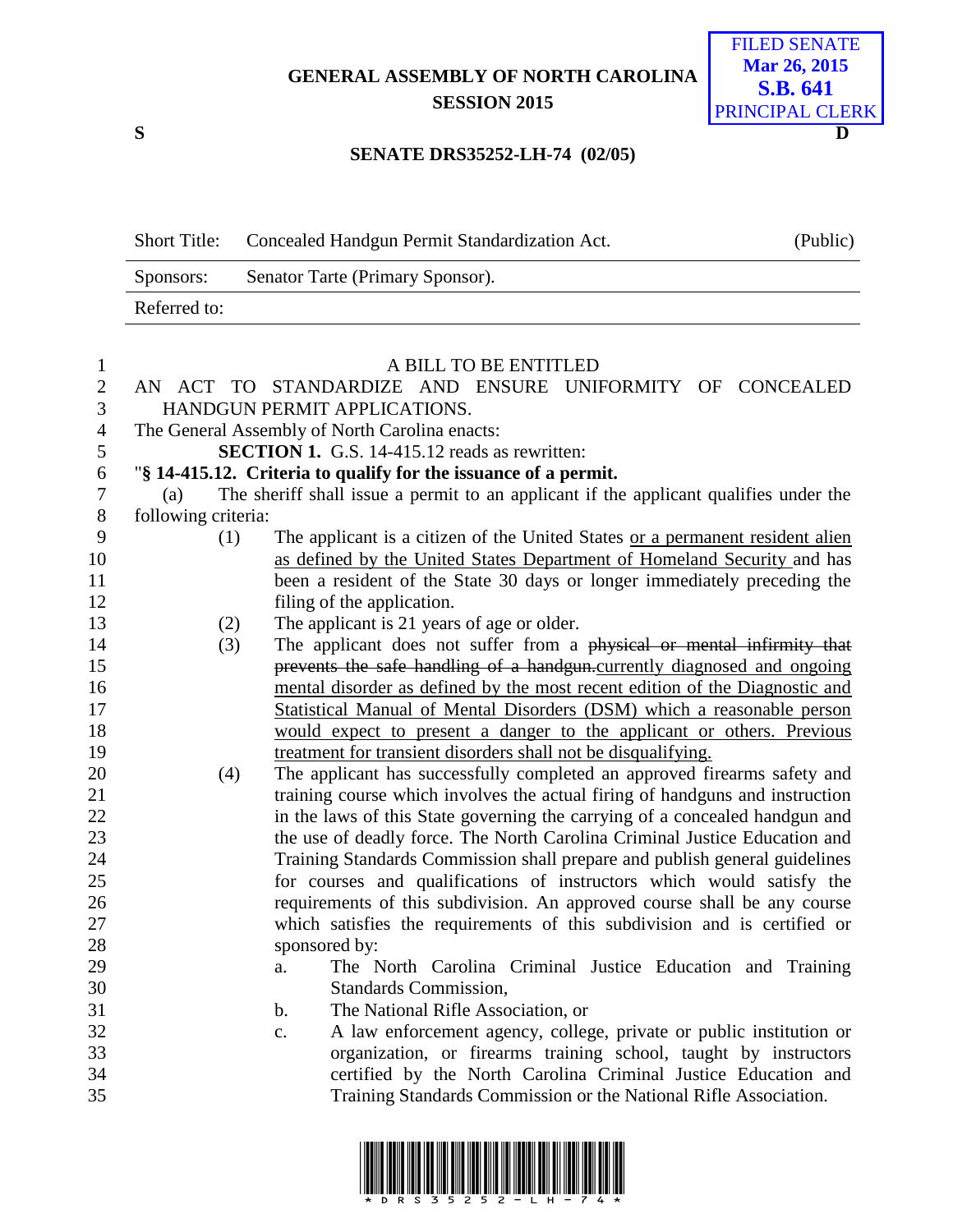|     |      | <b>General Assembly of North Carolina</b>                                                                                                                                                                                                                                                        | <b>Session 2015</b> |
|-----|------|--------------------------------------------------------------------------------------------------------------------------------------------------------------------------------------------------------------------------------------------------------------------------------------------------|---------------------|
|     |      | Every instructor of an approved course shall file a copy of the firearms<br>course description, outline, and proof of certification annually, or upon<br>modification of the course if more frequently, with the North Carolina<br>Criminal Justice Education and Training Standards Commission. |                     |
|     | (5)  | The applicant is not disqualified under subsection (b) of this section.                                                                                                                                                                                                                          |                     |
| (b) |      | The sheriff shall deny a permit to an applicant who:                                                                                                                                                                                                                                             |                     |
|     | (1)  | Is ineligible to own, possess, or receive a firearm under the provisions of<br>State or federal law.                                                                                                                                                                                             |                     |
|     | (2)  | Is under indictment or against whom a finding of probable cause exists for a<br>felony.                                                                                                                                                                                                          |                     |
|     | (3)  | Has been adjudicated guilty in any court of a felony, unless: (i) the felony is<br>an offense that pertains to antitrust violations, unfair trade practices, or                                                                                                                                  |                     |
|     |      | restraints of trade, or (ii) violent felony unless the person's firearms rights                                                                                                                                                                                                                  |                     |
|     |      | have been restored pursuant to G.S. 14-415.4. For the purposes of this                                                                                                                                                                                                                           |                     |
|     |      | section, a violent felony shall be defined as any felony not listed as a                                                                                                                                                                                                                         |                     |
|     |      | nonviolent felony in G.S. $14-415.4(a)(2)$ .                                                                                                                                                                                                                                                     |                     |
|     | (4)  | Is a fugitive from justice.                                                                                                                                                                                                                                                                      |                     |
|     | (5)  | Is currently an unlawful user of, or addicted to marijuana, alcohol, or any                                                                                                                                                                                                                      |                     |
|     |      | depressant, stimulant, or narcotic drug, or any other controlled substance as                                                                                                                                                                                                                    |                     |
|     |      | defined in 21 U.S.C. $\S$ 802.                                                                                                                                                                                                                                                                   |                     |
|     | (6)  | Is currently, or has been previously adjudicated by a court or                                                                                                                                                                                                                                   |                     |
|     |      | administratively determined by a governmental agency whose decisions are                                                                                                                                                                                                                         |                     |
|     |      | subject to judicial review to be, lacking mental capacity or mentally ill.                                                                                                                                                                                                                       |                     |
|     |      | Receipt of previous consultative services or outpatient treatment alone shall                                                                                                                                                                                                                    |                     |
|     |      | not disqualify an applicant under this subdivision.                                                                                                                                                                                                                                              |                     |
|     | (7)  | Is or has been discharged from the Armed Forces of the United States under                                                                                                                                                                                                                       |                     |
|     |      | conditions other than honorable under dishonorable conditions.                                                                                                                                                                                                                                   |                     |
|     | (8)  | Is or has been adjudicated guilty of or received a prayer for judgment                                                                                                                                                                                                                           |                     |
|     |      | continued or suspended sentence for one or more crimes of violence                                                                                                                                                                                                                               |                     |
|     |      | constituting a misdemeanor, including but not limited to, a violation of a                                                                                                                                                                                                                       |                     |
|     |      | misdemeanor under Article 8 of Chapter 14 of the General Statutes, or a                                                                                                                                                                                                                          |                     |
|     |      | violation of a misdemeanor under G.S. 14-225.2, 14-226.1, 14-258.1,                                                                                                                                                                                                                              |                     |
|     |      | 14-269.2, 14-269.3, 14-269.4, 14-269.6, <del>14-276.1, 14-277, 14-277.1,</del>                                                                                                                                                                                                                   |                     |
|     |      | $14-277.2$ , 14-277.3A, $14-281.1$ , 14-283, 14-288.2, $14-288.4(a)(1)$ or $(2)$ ,                                                                                                                                                                                                               |                     |
|     |      | 14-288.6, 14-288.9, former 14-288.12, former 14-288.13, former 14-288.14,                                                                                                                                                                                                                        |                     |
|     |      | 14-288.20A, 14-318.2, 14-415.21(b), 14-415.26(d), or former G.S. 14-277.3.                                                                                                                                                                                                                       |                     |
|     | (8a) | Within six months prior to the date of the application, has been adjudicated                                                                                                                                                                                                                     |                     |
|     |      | guilty of or received a prayer for judgment continued or suspended sentence                                                                                                                                                                                                                      |                     |
|     |      | for one or more crimes under G.S. 14-277.1, 14-277.2, 14-281.1,                                                                                                                                                                                                                                  |                     |
|     |      | $14-288.4(a)(1)$ or (2), or $14-415.21(b)$ .                                                                                                                                                                                                                                                     |                     |
|     | (9)  | Has had entry of a prayer for judgment continued for a criminal offense<br>which would disqualify the person from obtaining a concealed handgun                                                                                                                                                  |                     |
|     |      | permit.                                                                                                                                                                                                                                                                                          |                     |
|     | (10) | Is free on bond or personal recognizance pending trial, appeal, or sentencing                                                                                                                                                                                                                    |                     |
|     |      | for a crime which would disqualify him from obtaining a concealed handgun                                                                                                                                                                                                                        |                     |
|     |      | permit.                                                                                                                                                                                                                                                                                          |                     |
|     | (11) | Has been convicted of an impaired driving offense under G.S. 20-138.1,                                                                                                                                                                                                                           |                     |
|     |      | 20-138.2, or 20-138.3 within three years prior to the date on which the                                                                                                                                                                                                                          |                     |
|     |      | application is submitted.                                                                                                                                                                                                                                                                        |                     |
| (c) |      | An applicant shall not be ineligible to receive a concealed carry permit under                                                                                                                                                                                                                   |                     |
|     |      | subdivision (6) of subsection (b) of this section because of an adjudication of mental incapacity                                                                                                                                                                                                |                     |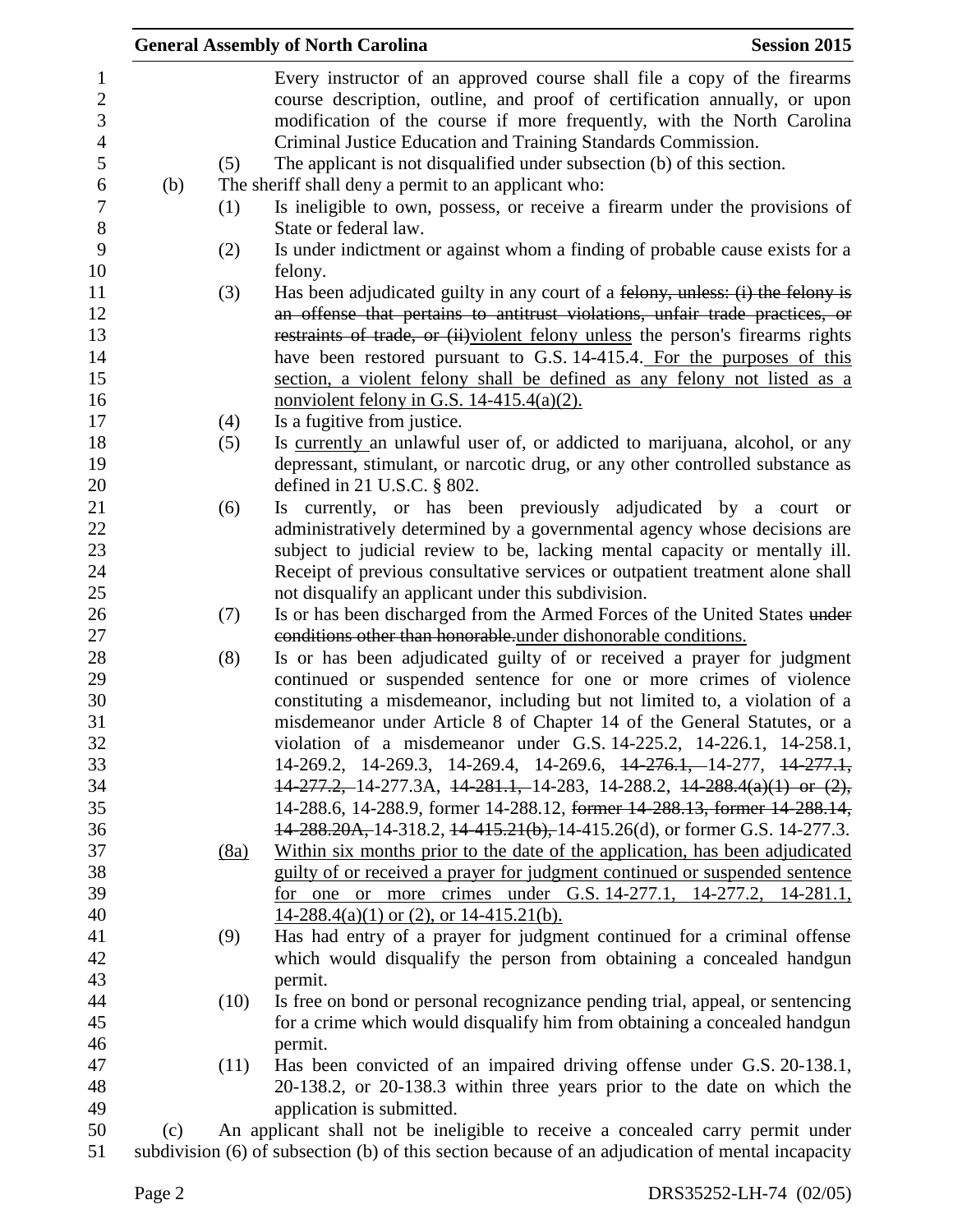| $\mathbf{1}$     | or illness or an involuntary commitment to mental health services if the individual's rights have |  |  |
|------------------|---------------------------------------------------------------------------------------------------|--|--|
| $\overline{2}$   | been restored under G.S. 122C-54.1."                                                              |  |  |
| $\mathfrak{Z}$   | <b>SECTION 2.</b> G.S. 14-415.13(a) reads as rewritten:                                           |  |  |
| $\overline{4}$   | "§ 14-415.13. Application for a permit; fingerprints.                                             |  |  |
| 5                | A person shall apply to the sheriff of the county in which the person resides to<br>(a)           |  |  |
| 6                | obtain a concealed handgun permit. The applicant shall submit to the sheriff all of the           |  |  |
| $\boldsymbol{7}$ | following:                                                                                        |  |  |
| $8\,$            | An application, completed under oath, on a form provided by the sheriff.<br>(1)                   |  |  |
| 9                | The sheriff shall not request employment information, character affidavits,                       |  |  |
| 10               | additional background checks, photographs, or other information unless                            |  |  |
| 11               | specifically permitted by this Article.                                                           |  |  |
| 12               | A nonrefundable permit fee.<br>(2)                                                                |  |  |
| 13               | A full set of fingerprints of the applicant administered by the sheriff.<br>(3)                   |  |  |
| 14               | An original certificate of completion of an approved course, adopted and<br>(4)                   |  |  |
| 15               | distributed by the North Carolina Criminal Justice Education and Training                         |  |  |
| 16               | Standards Commission, signed by the certified instructor of the course                            |  |  |
| 17               | attesting to the successful completion of the course by the applicant which                       |  |  |
| 18               | shall verify that the applicant is competent with a handgun and                                   |  |  |
| 19               | knowledgeable about the laws governing the carrying of a concealed                                |  |  |
| 20               | handgun and the use of deadly force.                                                              |  |  |
| 21               | A release, in a form to be prescribed by the Administrative Office of the<br>(5)                  |  |  |
| 22               | Courts, that authorizes and requires disclosure to the sheriff of any records                     |  |  |
| 23               | concerning the mental health or capacity of the applicant to be used for the                      |  |  |
| 24               | sole purpose of determining whether the applicant is disqualified for a                           |  |  |
| 25               | permit under the provisions of G.S. 14-415.12. This provision does not                            |  |  |
| 26               | prohibit submitting information related to involuntary commitment to the                          |  |  |
| 27               | National Instant Criminal Background Check System (NICS)."                                        |  |  |
| 28               | <b>SECTION 3.</b> G.S. 14-415.15 reads as rewritten:                                              |  |  |
| 29               | "§ 14-415.15. Issuance or denial of permit.                                                       |  |  |
| 30               | Except as permitted under subsection (b) of this section, within 45 days after receipt<br>(a)     |  |  |
| 31               | of the items listed in G.S. 14-415.13 from an applicant, and receipt of the required records      |  |  |
| 32               | concerning the mental health or capacity of the applicant, the sheriff shall either issue or deny |  |  |
| 33               | the permit. The sheriff shall issue or deny the permit within 90 calendar days from the date on   |  |  |
| 34               | which the application was submitted regardless of the receipt of required records concerning      |  |  |
| 35               | the mental health or capacity of the applicant. Such denial shall not be issued unless the        |  |  |
| 36               | applicant is determined to be ineligible under G.S. 14-415.12.                                    |  |  |
| 37               | The sheriff may conduct any investigation necessary to determine the qualification or             |  |  |
| 38               | competency of the person applying for the permit, including record checks. However, the           |  |  |
| 39               | sheriff's investigation of the applicant's mental health history may only include the period of   |  |  |
| 40               | time beginning 120 months prior to the date of the application.                                   |  |  |
| 41               | No person, company, mental health provider, or governmental entity may charge<br>(a1)             |  |  |
| 42               | additional fees to the applicant for providing required records concerning the mental health or   |  |  |
| 43               | capacity of the applicant if those records are requested for the purpose of conducting an         |  |  |
| 44               | investigation pursuant to subsection (a) of this section.                                         |  |  |
| 45               | Upon presentment to the sheriff of the items required under G.S. $14-415.13$ (a)(1),<br>(b)       |  |  |
| 46               | (2), and (3), the sheriff may issue a temporary permit for a period not to exceed 45 days to a    |  |  |
| 47               | person who the sheriff reasonably believes is in an emergency situation that may constitute a     |  |  |
| 48               | risk of safety to the person, the person's family or property. The applicant may submit proof of  |  |  |
| 49               | a protective order issued under G.S. 50B-3 for the protection of the applicant as evidence of an  |  |  |
| 50               | emergency situation. The temporary permit may not be renewed and may be revoked by the            |  |  |
| 51               | sheriff without a hearing.                                                                        |  |  |
|                  | DRS35252-LH-74 (02/05)<br>Page 3                                                                  |  |  |
|                  |                                                                                                   |  |  |

## **General Assembly of North Carolina Session 2015**